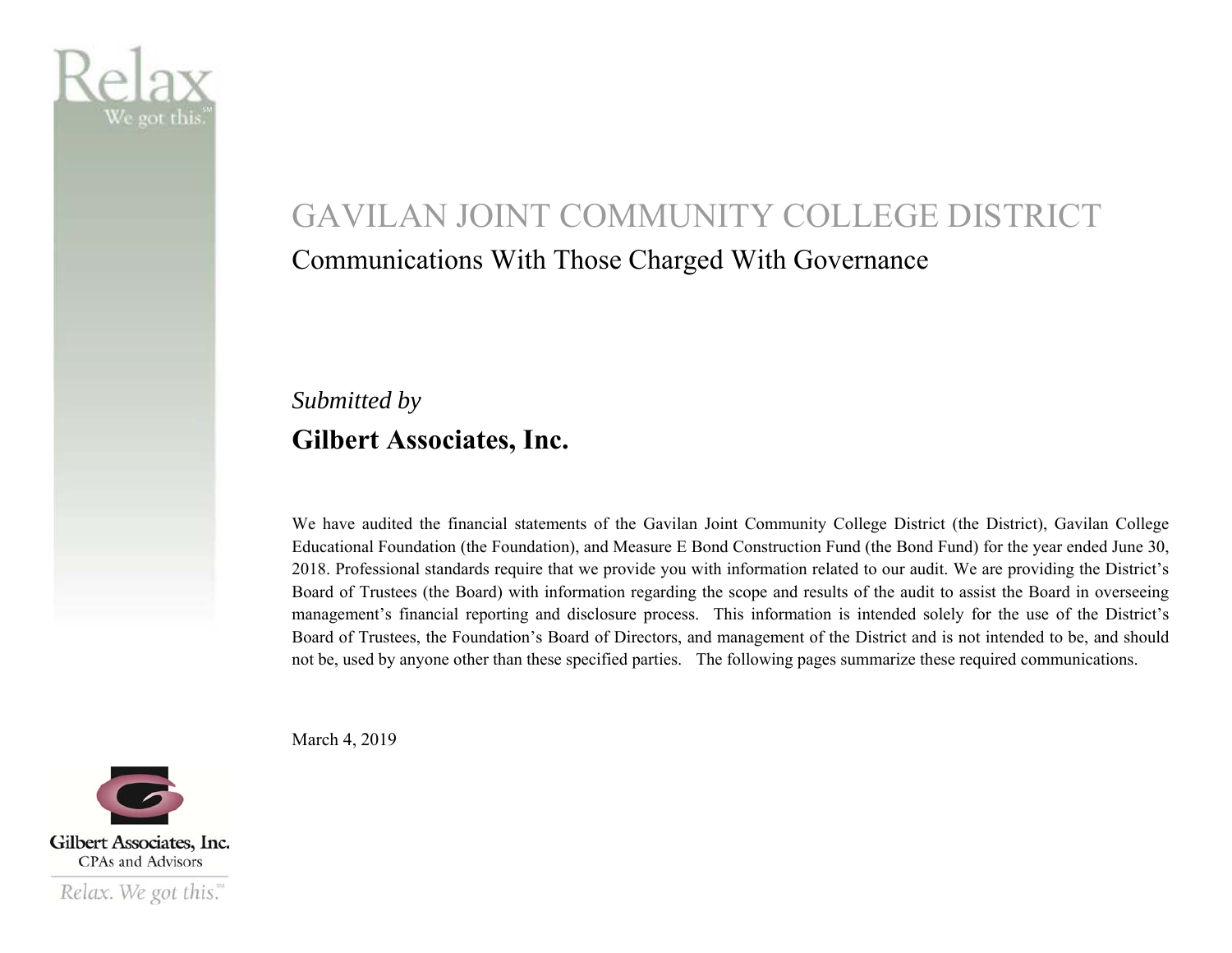# **MANAGEMENT AND AUDITOR RESPONSIBILITIES**

| Auditors' Responsibilities under Generally Accepted Auditing<br>Standards (GAAS), Government Auditing Standards, Uniform<br>Guidance and the Contracted District Audit Manual.                                                                                                                                                                                                                                                                                                                                                                                                                                                                                                               | We issued unmodified opinions on the financial statements of the District, Foundation,<br>and Bond Fund for the year ended June 30, 2018. |
|----------------------------------------------------------------------------------------------------------------------------------------------------------------------------------------------------------------------------------------------------------------------------------------------------------------------------------------------------------------------------------------------------------------------------------------------------------------------------------------------------------------------------------------------------------------------------------------------------------------------------------------------------------------------------------------------|-------------------------------------------------------------------------------------------------------------------------------------------|
| The financial statements are the responsibility of management. As<br>stated in our engagement contract, our responsibility is to express<br>opinions about whether the financial statements prepared by management<br>with your oversight are fairly presented, in all material respects, in<br>conformity with U.S. generally accepted accounting principles. Our audit<br>of the financial statements does not relieve you or management of your<br>responsibilities.                                                                                                                                                                                                                      |                                                                                                                                           |
| In planning and performing our audit, we considered the District's<br>internal control over financial reporting in order to determine our auditing<br>procedures for the purpose of expressing our opinions on the financial<br>statements and not to provide assurance on the internal control over<br>financial reporting. We also considered internal control over compliance<br>with requirements that could have a direct and material effect on a major<br>federal program in order to determine our auditing procedures for the<br>purpose of expressing our opinion on compliance and to test and report on<br>internal control over compliance in accordance with Uniform Guidance. |                                                                                                                                           |
| As part of obtaining reasonable assurance about whether the District's<br>financial statements are free of material misstatement, we performed tests<br>of its compliance with certain provisions of laws, regulations, contracts,<br>and grants, noncompliance with which could have a direct and material<br>effect on the determination of financial statement amounts. However,<br>providing an opinion on compliance with those provisions was not an<br>objective of our audit.                                                                                                                                                                                                        |                                                                                                                                           |
| Also in accordance with Uniform Guidance, we examined, on a test basis,<br>evidence about the District's compliance with the types of compliance<br>requirements described in the OMB Compliance Supplement applicable<br>to each of its major federal programs for the purpose of expressing an<br>opinion on the District's compliance with those requirements. While our<br>audit provides a reasonable basis for our opinion, it does not provide a<br>legal determination on the District's compliance with those requirements.                                                                                                                                                         |                                                                                                                                           |

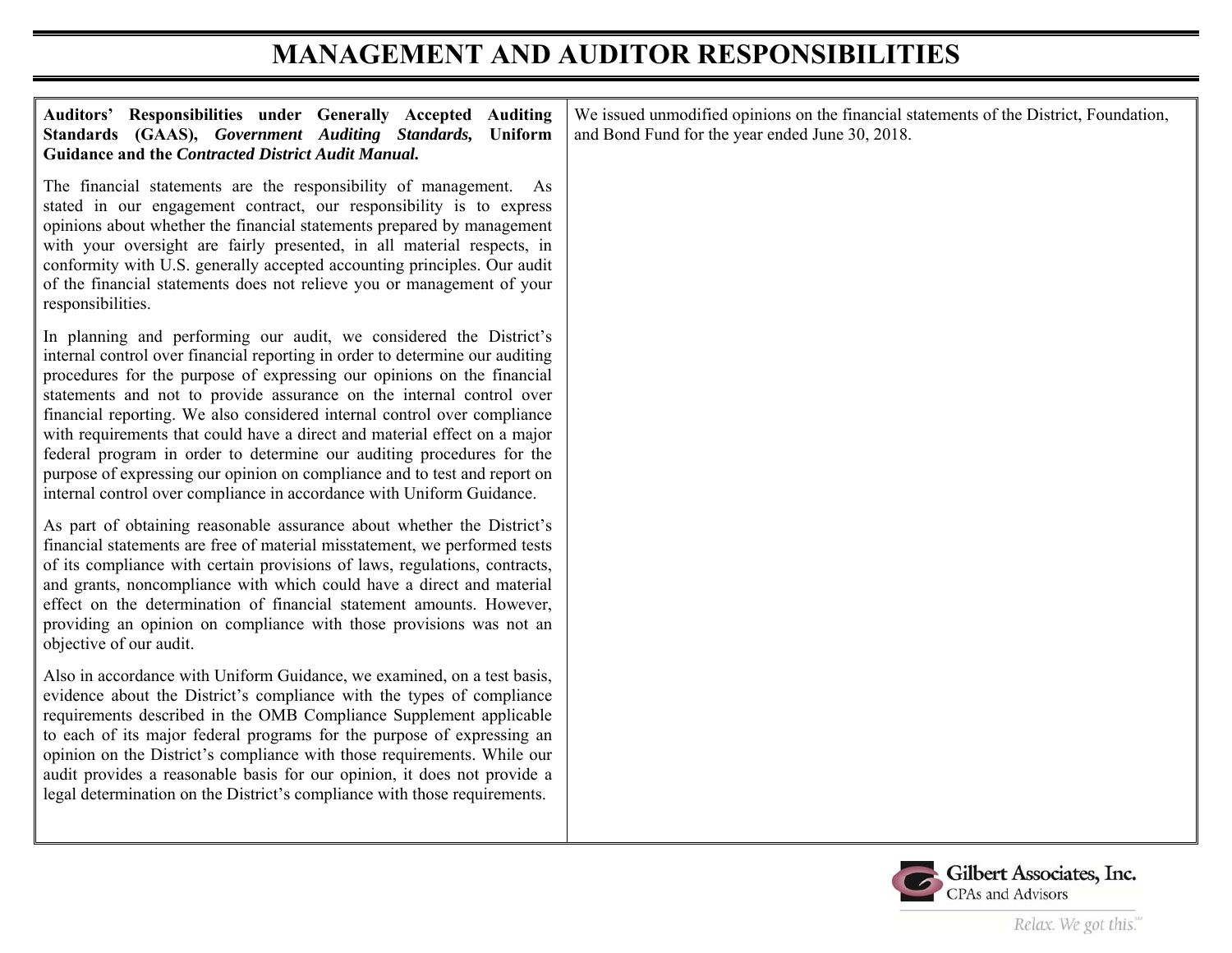# **QUALITATIVE ASPECTS OF ACCOUNTING PRACTICES**

| <b>Significant Accounting Policies</b><br>Management is responsible for the selection and use of<br>appropriate accounting policies. In accordance with the<br>terms of our amended engagement contract, we will advise<br>management about the appropriateness of accounting<br>policies and their application.                                                                                                                                                                                                                                                                                                                                                             | The significant accounting policies used by the District, Foundation, and Bond Fund are described in<br>Note 2 to the financial statements.<br>As described in Note 2 to the District's financial statements, the District implemented GASB<br>Statement No. 75 (GASB 75), Accounting and Financial Reporting for Postemployment Benefits<br>Other Than Pensions. The implementation of GASB 75 required retroactive application and resulted<br>in a reduction of beginning net position of \$1,735,281.<br>We noted no transactions entered into by the District, Foundation, and Bond Fund during the year for<br>which there is a lack of authoritative guidance or consensus. There are no significant transactions<br>that have been recognized in the financial statements in a different period than when the transaction<br>occurred.                                                                                                                                                                                                                                                                                                                                                                                                                                                                                                                                                                                                                                                                                                                                                                                                                                                                                                                                                                                                                      |
|------------------------------------------------------------------------------------------------------------------------------------------------------------------------------------------------------------------------------------------------------------------------------------------------------------------------------------------------------------------------------------------------------------------------------------------------------------------------------------------------------------------------------------------------------------------------------------------------------------------------------------------------------------------------------|---------------------------------------------------------------------------------------------------------------------------------------------------------------------------------------------------------------------------------------------------------------------------------------------------------------------------------------------------------------------------------------------------------------------------------------------------------------------------------------------------------------------------------------------------------------------------------------------------------------------------------------------------------------------------------------------------------------------------------------------------------------------------------------------------------------------------------------------------------------------------------------------------------------------------------------------------------------------------------------------------------------------------------------------------------------------------------------------------------------------------------------------------------------------------------------------------------------------------------------------------------------------------------------------------------------------------------------------------------------------------------------------------------------------------------------------------------------------------------------------------------------------------------------------------------------------------------------------------------------------------------------------------------------------------------------------------------------------------------------------------------------------------------------------------------------------------------------------------------------------|
| <b>Management Judgments and Accounting Estimates</b><br>Accounting estimates are an integral part of the financial<br>statements prepared by management and are based on<br>management's knowledge and experience about past and<br>current events and assumptions about future events. Certain<br>accounting estimates are particularly sensitive because of<br>their significance to the financial statements and because of<br>the possibility that future events affecting them may differ<br>significantly from those expected.<br>Certain financial statement disclosures are particularly<br>sensitive because of their significance to financial statement<br>users. | The most sensitive estimates and disclosures affecting the District's, Foundation's, and Bond Fund's<br>financial statements were:<br>• Management's estimate of the selection of useful lives and related depreciation expense of capital<br>assets is based on management's estimate of how long certain capitalized assets will remain useful.<br>• Management's estimate of the liability related to total computational revenue (revenue from<br>property taxes, enrollment fees, and State apportionment) is based on historical experience and<br>projections provided by the State Chancellor's Office.<br>• The estimate of the net pension liability and related deferred inflows and outflows of resources is<br>based upon the District's proportionate allocation of the CalSTRS and CalPERS plan pension<br>amounts as of the June 30, 2017 measurement date. CalSTRS and CalPERS calculates the net<br>pension liability for all participating agencies in total by reducing the total pension liability by the<br>respective plan's fiduciary net position as of the measurement date. These amounts are allocated to<br>the District and other participating agencies based on their proportionate share of contributions to<br>the CalSTRS and CalPERS plans during the measurement period.<br>• The District's Net OPEB Liability (NOL) and related deferred outflows and inflows of resources are<br>measured as of June 30, 2017. The Total OPEB Liability (TOL) used to determine the NOL was<br>determined by an actuarial valuation as of June 30, 2017.<br>We evaluated the key factors and assumptions used to develop the estimates in determining that they<br>are reasonable in relation to the financial statements taken as a whole. In addition, the related<br>financial statement disclosures are neutral, consistent, and clear. |

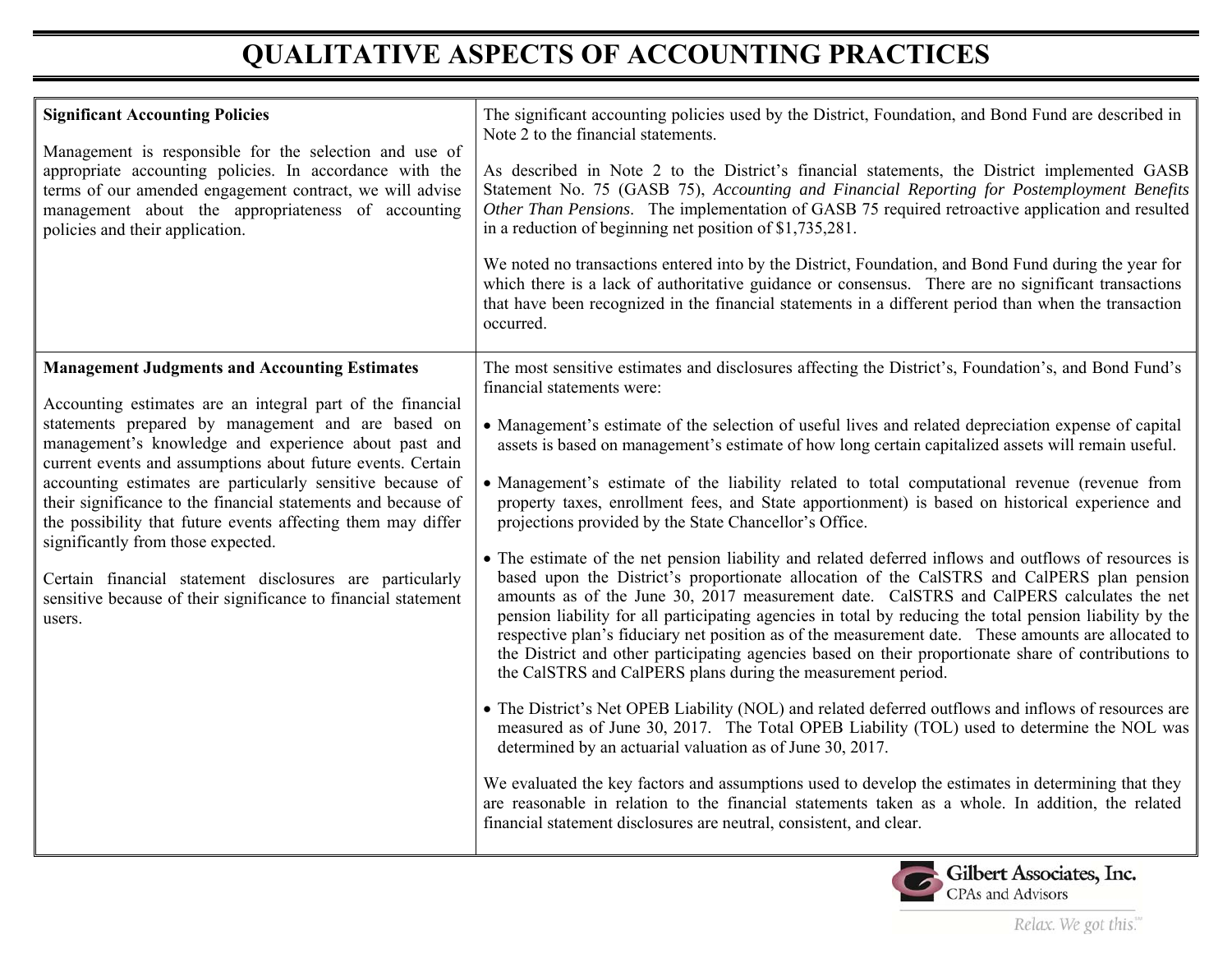# **INTERACTIONS WITH MANAGEMENT**

| <b>Planned Scope and Timing of the Audit</b>                                                                                                                                                                                                                                                                                                                                                                                                                                                                                                         | We performed the audit according to the planned scope previously communicated in our<br>engagement contract; however, the timing was extended due to delays in the closing<br>process.                |
|------------------------------------------------------------------------------------------------------------------------------------------------------------------------------------------------------------------------------------------------------------------------------------------------------------------------------------------------------------------------------------------------------------------------------------------------------------------------------------------------------------------------------------------------------|-------------------------------------------------------------------------------------------------------------------------------------------------------------------------------------------------------|
| <b>Management Consultations with Other Independent Accountants</b>                                                                                                                                                                                                                                                                                                                                                                                                                                                                                   | To our knowledge, there were no such consultations with other accountants.                                                                                                                            |
| In some cases, management may decide to consult with other accountants<br>about auditing and accounting matters, similar to obtaining a "second<br>opinion" on certain situations. If a consultation involves application of an<br>accounting principle to the District's financial statements or a<br>determination of the type of auditor's opinion that may be expressed on<br>those statements, our professional standards require the consulting<br>accountant to check with us to determine that the consultant has all the<br>relevant facts. |                                                                                                                                                                                                       |
| <b>Disagreements with Management</b>                                                                                                                                                                                                                                                                                                                                                                                                                                                                                                                 | We are pleased to report that no such disagreements arose during the course of our audit.                                                                                                             |
| For purposes of this letter, professional standards define a disagreement<br>with management as a financial accounting, reporting, or auditing matter,<br>whether or not resolved to our satisfaction, that could be significant to the<br>financial statements or the auditor's report.                                                                                                                                                                                                                                                             |                                                                                                                                                                                                       |
| <b>Management Representations</b>                                                                                                                                                                                                                                                                                                                                                                                                                                                                                                                    | We requested and received certain representations from management in a letter to us.                                                                                                                  |
| Difficulties Encountered in Performing the Audit                                                                                                                                                                                                                                                                                                                                                                                                                                                                                                     | We encountered no difficulties in dealing with management in performing our audit;<br>however, the District's financial close was not prepared timely which caused delays in<br>completing the audit. |



Relax. We got this."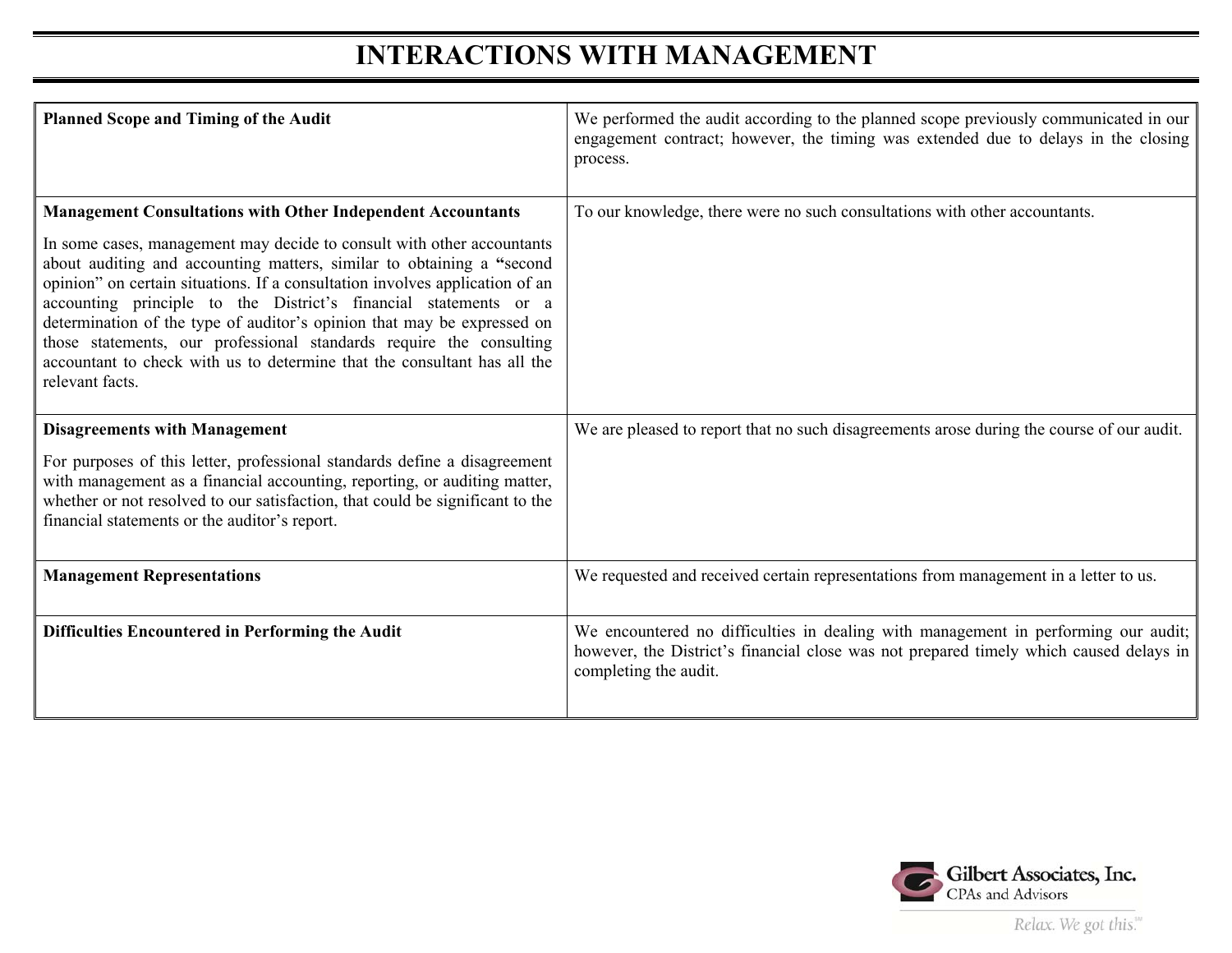# **OTHER MATTERS**

| <b>Other Audit Findings or Issues</b>                                                                                                                                                                                                                                   | We generally discuss a variety of matters, including the application of accounting<br>principles and auditing standards, with management each year prior to retention as the<br>District's auditors. However, these discussions occurred in the normal course of our<br>professional relationship and our responses were not a condition to our retention.<br>Certain internal control and compliance findings were identified and included in the<br>Schedule of Audit Findings and Questioned Costs, which accompanies the District's<br>basic financial statements. Below is a summary of the findings:<br>• Financial closing process: Accounting closing process not prepared adequately or<br>timely. Adjustments to numerous financial statement accounts were necessary<br>based on auditor inquiries.<br>• Federal compliance: Higher Education (STEM) payroll costs were allocated to the<br>program based on budgeted costs and not actual in ten of the twenty-five selections<br>tested.<br>• State compliance: Testing of Alternative Attendance, Actual Hours of Attendance,<br>and Daily Census Courses identified overreported and underreported reported<br>attendance. |
|-------------------------------------------------------------------------------------------------------------------------------------------------------------------------------------------------------------------------------------------------------------------------|-------------------------------------------------------------------------------------------------------------------------------------------------------------------------------------------------------------------------------------------------------------------------------------------------------------------------------------------------------------------------------------------------------------------------------------------------------------------------------------------------------------------------------------------------------------------------------------------------------------------------------------------------------------------------------------------------------------------------------------------------------------------------------------------------------------------------------------------------------------------------------------------------------------------------------------------------------------------------------------------------------------------------------------------------------------------------------------------------------------------------------------------------------------------------------------------|
| <b>Corrected and Uncorrected Misstatements</b><br>Professional standards require us to accumulate all known and likely<br>misstatements identified during the audit, other than those that are trivial,<br>and communicate them to the appropriate level of management. | Misstatements were detected as a result of audit procedures/inquires and were corrected<br>by management in the following financial statement areas: cash, accounts receivables,<br>unearned revenue, liabilities, revenues, expenses, and debt service interest.<br>The attached schedule summarizes uncorrected misstatements of the financial<br>statements. Management has determined that their effects are immaterial, both<br>individually and in the aggregate, to the financial statements taken as a whole.<br>Additionally, we prepared the District's GASB 68 pension and GASB 75 OPEB analysis<br>calculations and disclosures, debt refunding calculation and entries related to the District's<br>2017 GO Bond Refunding, and the conversion entries for the District to present financial<br>statements in accordance GASB 34/35. These are considered non-audit services however,<br>District personnel review and approve for appropriateness.                                                                                                                                                                                                                          |



Relax. We got this."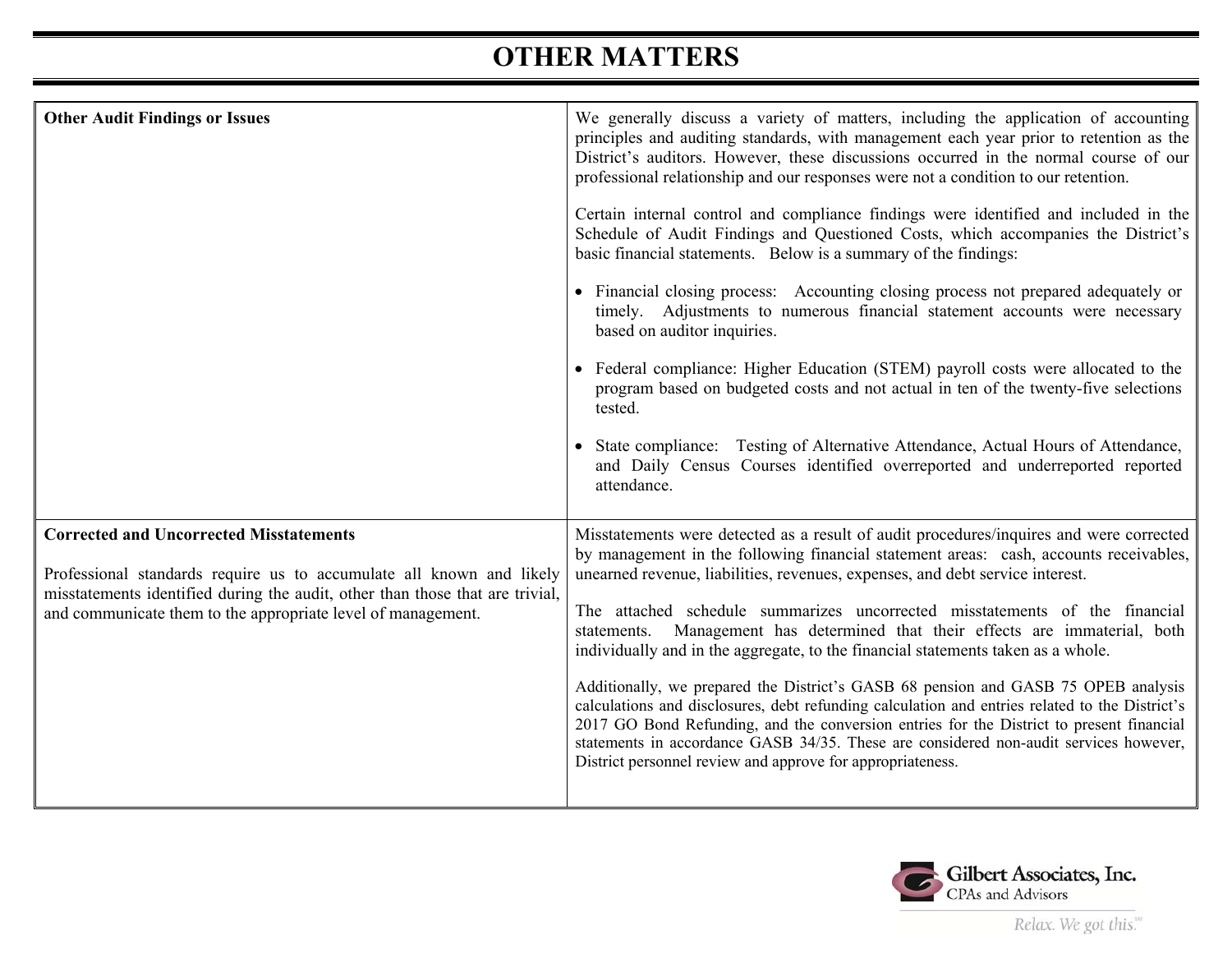## **SUPPLEMENTARY INFORMATION**

| <b>Required Supplementary Information</b><br>Government Accounting Standards Board (GASB) requires certain<br>supplementary information to accompany the District's basic financial<br>statements to be in conformity with generally accepted accounting<br>principles. Such information has been subjected to limited procedures<br>such as inquiries of management about the methods of preparing the<br>information and comparing the information for consistency with the basic<br>financial statements, however, we do not express an opinion because of the<br>limited nature of our procedures.                                                                                                                                                    | The following required supplementary information is required to accompany the<br>District's basic financial statements and subjected to limited procedures, but no opinion<br>has been expressed:<br>Management's Discussion and Analysis<br>Schedule of Changes in the District's Net OPEB Liability and Related Ratios<br>Schedule of the District's Proportionate Share of the Net Pension Liability<br>Schedule of the District's Pension Contributions                                                                                                                                                                               |
|-----------------------------------------------------------------------------------------------------------------------------------------------------------------------------------------------------------------------------------------------------------------------------------------------------------------------------------------------------------------------------------------------------------------------------------------------------------------------------------------------------------------------------------------------------------------------------------------------------------------------------------------------------------------------------------------------------------------------------------------------------------|-------------------------------------------------------------------------------------------------------------------------------------------------------------------------------------------------------------------------------------------------------------------------------------------------------------------------------------------------------------------------------------------------------------------------------------------------------------------------------------------------------------------------------------------------------------------------------------------------------------------------------------------|
| <b>Supplementary Information</b><br>With respect to the supplementary information accompanying the financial<br>statements, we made certain inquiries of management and evaluated the<br>form, content, and methods of preparing the information to determine that<br>the information complies with accounting principles generally accepted in<br>the United States of America, the method of preparing it has not changed<br>from the prior period, and the information is appropriate and complete in<br>relation to our audit of the financial statements. We compared and<br>reconciled the supplementary information to the underlying accounting<br>records used to prepare the financial statements or to the financial<br>statements themselves. | The supplementary information section as listed in the table of contents is presented for<br>the purpose of Uniform Guidance and the Contracted District Audit Manual and in our<br>opinion are fairly stated in all material respects to the financial statements as a whole.<br>We were not engaged to report on the additional information section, which<br>accompanies the District's financial statements but is not supplementary information or<br>required supplementary information. We did not audit or perform other procedures on<br>this other information and we do not express an opinion or provide any assurance on it. |



Relax. We got this."